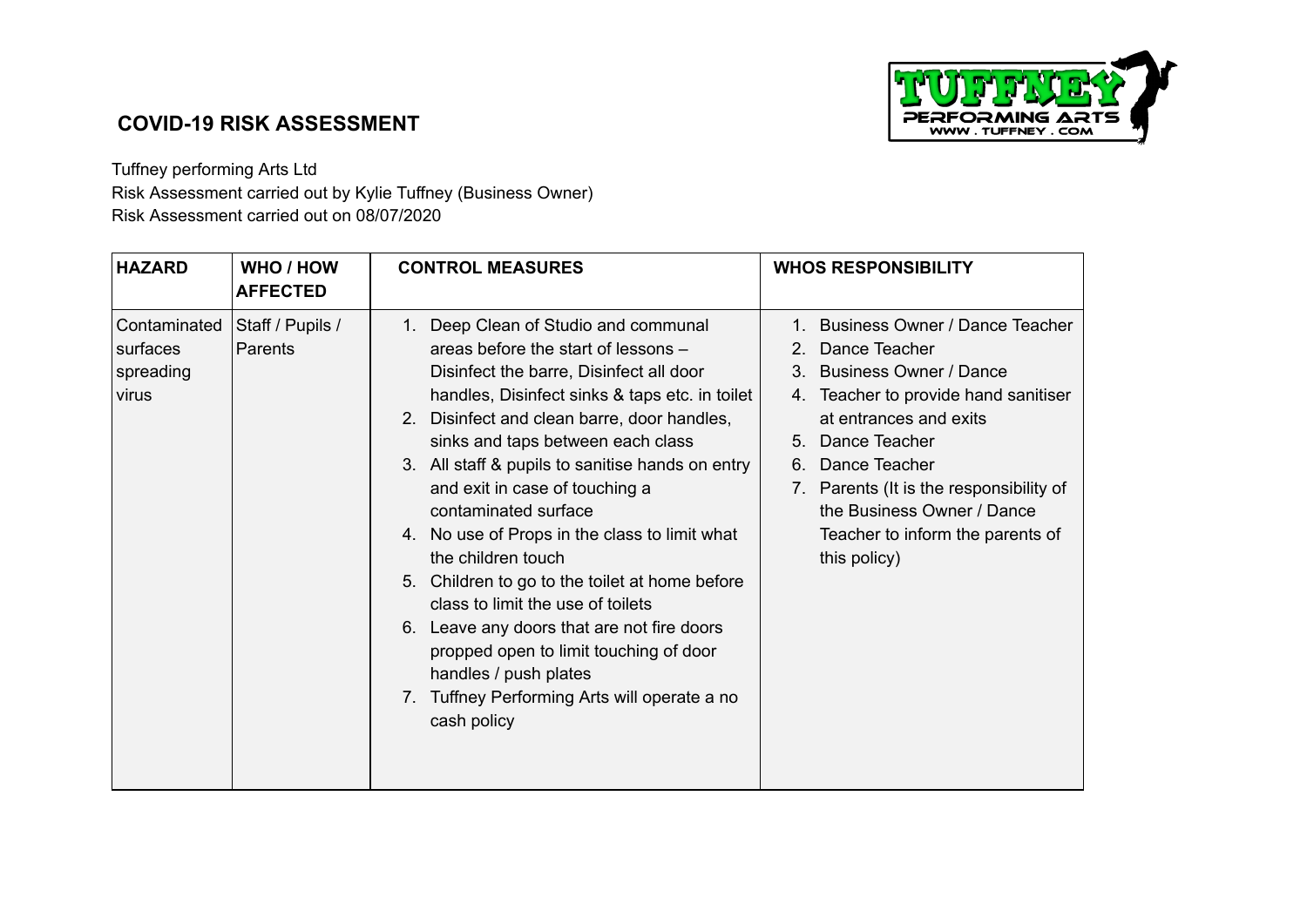| Transmission    | Staff / Pupils / |    | 1. Parents to queue with 2-meter distance       |    | 1. Parents are responsible for    |
|-----------------|------------------|----|-------------------------------------------------|----|-----------------------------------|
| of virus due to | Parents          |    | when dropping children off                      |    | adhering to the social distancing |
| lack of social  |                  | 2. | Entrance and exit to be different to stop 2     | 2. | Dance Teacher                     |
|                 |                  |    | different classes from bumping into each        |    | 3. Business Owner / Dance Teacher |
| distancing      |                  |    |                                                 |    | Dance Teacher                     |
|                 |                  |    | other. Ie. Entrance through the usual           | 4. |                                   |
|                 |                  |    | studio door and exit from the fire exit         | 5. | Dance Teacher                     |
|                 |                  |    | 3. Use markers on the studio floor to give      | 6. | Dance Teacher                     |
|                 |                  |    | each pupil their own safe dance space that      |    | 7. Business Owner / Dance         |
|                 |                  |    | maintains social distancing with other          |    | Teacher to let parents know and   |
|                 |                  |    | dancers                                         |    | to enforce this                   |
|                 |                  |    | 4. Remind dancers before each exercise the      | 8. | <b>Business Owner / Dance</b>     |
|                 |                  |    | importance of social distancing and not to      |    | Teacher to let parents know, and  |
|                 |                  |    | move from their area as they dance              |    | remind them                       |
|                 |                  |    | 5. No partner or group work in class to         |    | 9. Business Owner / Dance Teacher |
|                 |                  |    | maintain social distancing                      |    | to put up social distancing       |
|                 |                  |    | 6. Open any windows / door in the studio        |    | reminder signs                    |
|                 |                  |    | (where possible) to provide ventilation         |    | 10. Business Owner / Dance        |
|                 |                  |    | 7. Parents are not to wait on the premises,     |    | Teacher to create a suitable      |
|                 |                  |    | but drop off and wait in car or leave to limit  |    | staggered timetable               |
|                 |                  |    | the number of people in the building            |    | 11. Business Owner / Dance        |
|                 |                  |    | 8. Parents to be on time for drop off /         |    | Teacher to create a suitable      |
|                 |                  |    | collection so there is no cross over            |    | timetable with gaps between       |
|                 |                  |    | between classes                                 |    | classes                           |
|                 |                  |    | 9. Parents to social distance at pick up $-$ if |    | 12. Dance Teacher                 |
|                 |                  |    | this is a different door / area from drop off   |    |                                   |
|                 |                  |    | signs will be up to remind the                  |    |                                   |
|                 |                  |    | 10. Staggered class start times if more than 1  |    |                                   |
|                 |                  |    | studio to prevent lots of people arriving at    |    |                                   |
|                 |                  |    | the same time.                                  |    |                                   |
|                 |                  |    |                                                 |    |                                   |
|                 |                  |    |                                                 |    |                                   |
|                 |                  |    |                                                 |    |                                   |
|                 |                  |    |                                                 |    |                                   |
|                 |                  |    |                                                 |    |                                   |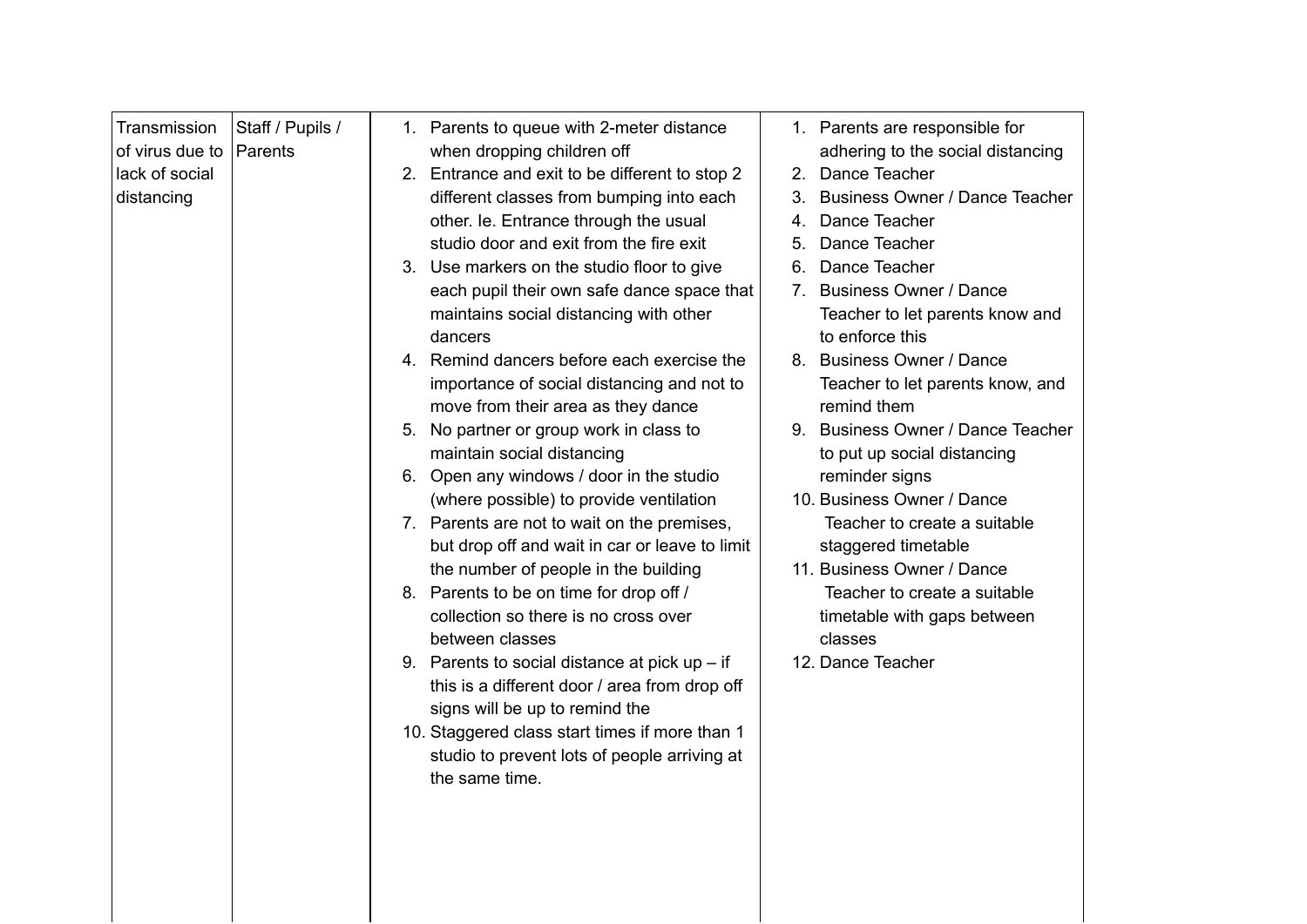|  | 11. Provide a gap of 10/15 minutes between<br>classes to allow one class to leave and<br>vacate the building before the next class<br>arrive.<br>12. Pupils needing the toilet will only be<br>allowed to go one at a time so they don't<br>congregate in the toilets<br>13. A maximum of 15 pupils in each class -<br>dependant on social distancing and space<br>available. This number will be reduced in a<br>smaller studio or older pupils over the age<br>of 12 | 13. Business owner to limit class<br>sizes |
|--|------------------------------------------------------------------------------------------------------------------------------------------------------------------------------------------------------------------------------------------------------------------------------------------------------------------------------------------------------------------------------------------------------------------------------------------------------------------------|--------------------------------------------|
|--|------------------------------------------------------------------------------------------------------------------------------------------------------------------------------------------------------------------------------------------------------------------------------------------------------------------------------------------------------------------------------------------------------------------------------------------------------------------------|--------------------------------------------|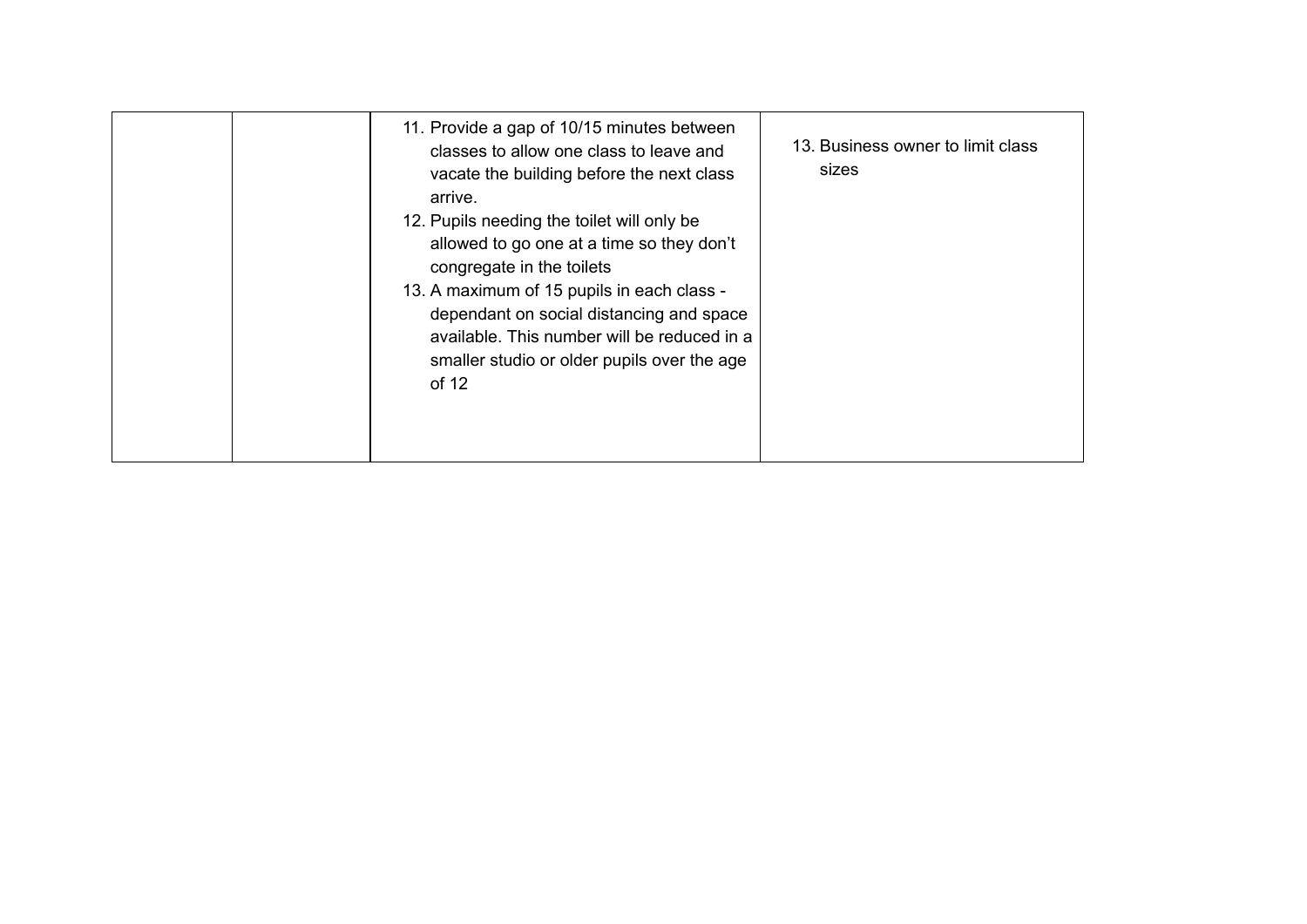| Spread of<br>virus through<br>lack of<br>hygiene                | Staff / Pupils /<br>Parents | 1.<br>$2_{-}$<br>3.<br>4. | Hand Sanitiser available at entrance and<br>exit<br>Parents and Children reminded to use<br>hand sanitiser as they enter and exit -<br>through signs / posters and/or verbal<br>communication<br>Remind pupils of the importance of hand<br>washing should they need to use the toilet<br>Teacher to use hand sanitiser between<br>each class | 3.<br>4. | 1. Business Owner / Dance Teacher<br>2. Business Owner / Dance Teacher<br>to let parents know the policies<br>and get posters to put up<br>Dance Teacher<br>Dance Teacher |
|-----------------------------------------------------------------|-----------------------------|---------------------------|-----------------------------------------------------------------------------------------------------------------------------------------------------------------------------------------------------------------------------------------------------------------------------------------------------------------------------------------------|----------|---------------------------------------------------------------------------------------------------------------------------------------------------------------------------|
| Lack of<br>current and<br>relevant<br>information /<br>guidance | Staff / Pupils /<br>Parents |                           | 1. The Business owner ensures daily checks<br>are made with government updates. Any<br>key changes are implemented and shared<br>with staff / parents<br>2. All staff, pupils and parents are informed of<br>the rules and procedures for social<br>distancing and hygiene precautions                                                        |          | 1. Business Owner<br>2. Business Owner                                                                                                                                    |